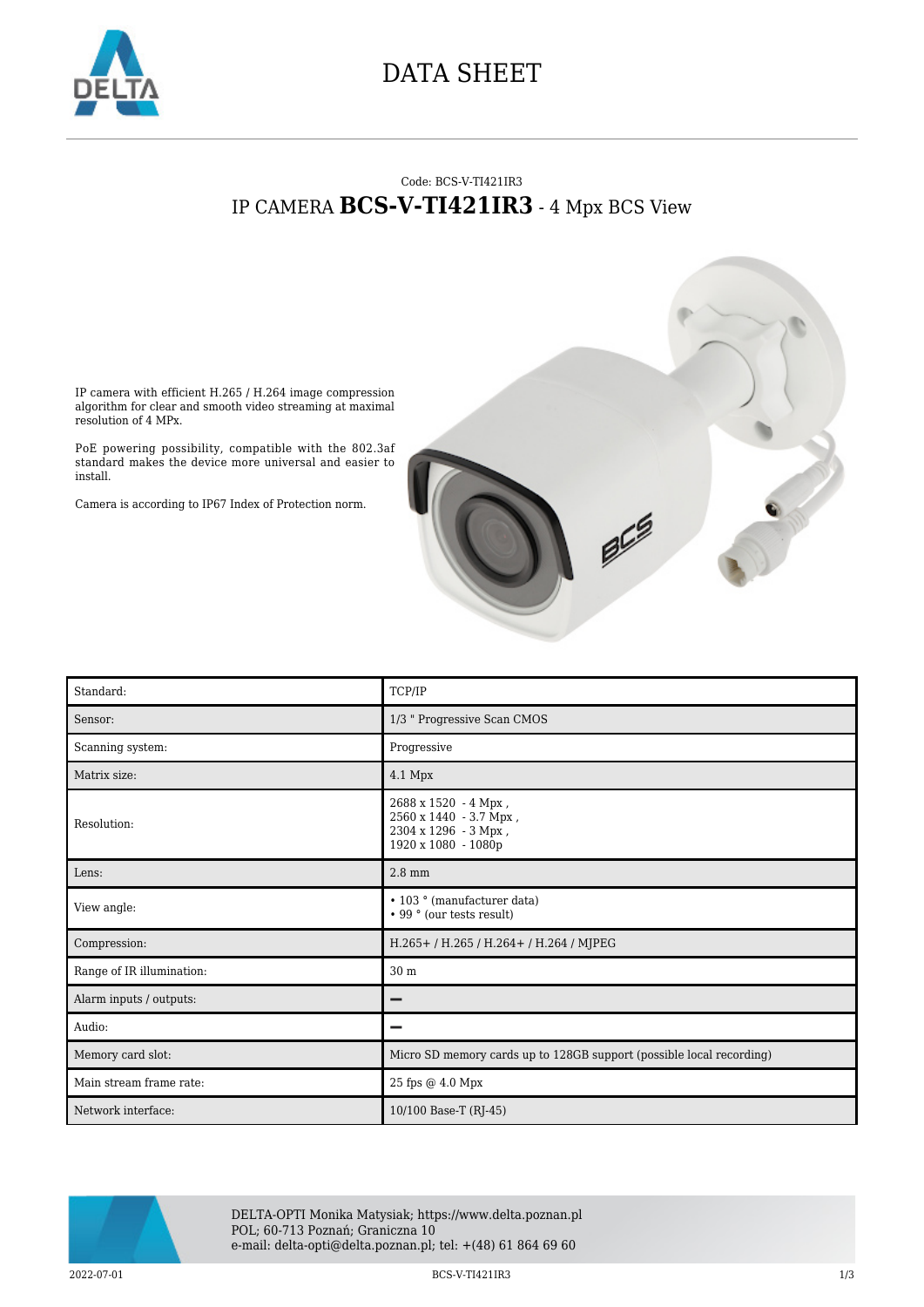

## DATA SHEET

| Network protocols:             | TCP/IP, ICMP, HTTP, HTTPS, FTP, DHCP, DNS, DDNS, RTP, RTSP, RTCP, NTP,<br>UPnP, SMTP, IGMP, IEEE 802.1x, QoS, IPv6, UDP, Bonjour, P2P                                                                                                                                                                                                                                                                                                                |
|--------------------------------|------------------------------------------------------------------------------------------------------------------------------------------------------------------------------------------------------------------------------------------------------------------------------------------------------------------------------------------------------------------------------------------------------------------------------------------------------|
| <b>WEB</b> Server:             | Built-in, NVR compliance                                                                                                                                                                                                                                                                                                                                                                                                                             |
| Max. number of on-line users:  | $\overline{6}$                                                                                                                                                                                                                                                                                                                                                                                                                                       |
| ONVIF:                         | ✓                                                                                                                                                                                                                                                                                                                                                                                                                                                    |
| Mobile phones support:         | Port no.: 8000 or access by a cloud (P2P)<br>• Android: Free application BCS View<br>• iOS (iPhone): Free application BCS View                                                                                                                                                                                                                                                                                                                       |
| Default admin user / password: | $admin / -$<br>The administrator password should be set at the first start                                                                                                                                                                                                                                                                                                                                                                           |
| Default IP address:            | 192.168.1.64                                                                                                                                                                                                                                                                                                                                                                                                                                         |
| Web browser access ports:      | 80                                                                                                                                                                                                                                                                                                                                                                                                                                                   |
| PC client access ports:        | Port no.: 8000 or access by a cloud (P2P)                                                                                                                                                                                                                                                                                                                                                                                                            |
| Mobile client access ports:    | 8000                                                                                                                                                                                                                                                                                                                                                                                                                                                 |
| Port ONVIF:                    | 80                                                                                                                                                                                                                                                                                                                                                                                                                                                   |
| <b>RTSP URL:</b>               | • Main stream<br>rtsp://user.password@192.168.1.64:554/Streaming/Channels/101/ - with<br>authorization<br>• Sub stream<br>rtsp://user.password@192.168.1.64:554/Streaming/Channels/102/ - with<br>authorization                                                                                                                                                                                                                                      |
| RS-485 interface:              | -                                                                                                                                                                                                                                                                                                                                                                                                                                                    |
| Main features:                 | • 3D-DNR - Digital Noise Reduction<br>• WDR - 120 dB - Wide Dynamic Range<br>• BLC/HLC - Back Light / High Light Compensation<br>• ROI - improve the quality of selected parts of image<br>• RESET button<br>• Possibility to change the resolution, quality and bit rate<br>• Configurable Privacy Zones<br>• Mirror - Mirror image<br>• Motion Detection<br>• Intelligent Image Analysis : intrusion, crossing the line (tripwire), face detection |
| Power supply:                  | $\cdot$ PoE (802.3af),<br>$\cdot$ 12 V DC / 500 mA                                                                                                                                                                                                                                                                                                                                                                                                   |
| Power consumption:             | $\leq 6$ W                                                                                                                                                                                                                                                                                                                                                                                                                                           |
| Housing:                       | Compact, Aluminum                                                                                                                                                                                                                                                                                                                                                                                                                                    |
| "Index of Protection":         | <b>IP67</b>                                                                                                                                                                                                                                                                                                                                                                                                                                          |
| Color:                         | White                                                                                                                                                                                                                                                                                                                                                                                                                                                |
| Operation temp:                | -30 °C  60 °C                                                                                                                                                                                                                                                                                                                                                                                                                                        |
| Supported languages:           | Polish, English                                                                                                                                                                                                                                                                                                                                                                                                                                      |
| Weight:                        | $0.47$ kg                                                                                                                                                                                                                                                                                                                                                                                                                                            |
| Dimensions:                    | Ø 70 x 155 mm                                                                                                                                                                                                                                                                                                                                                                                                                                        |
| Manufacturer / Brand:          | <b>BCS View</b>                                                                                                                                                                                                                                                                                                                                                                                                                                      |